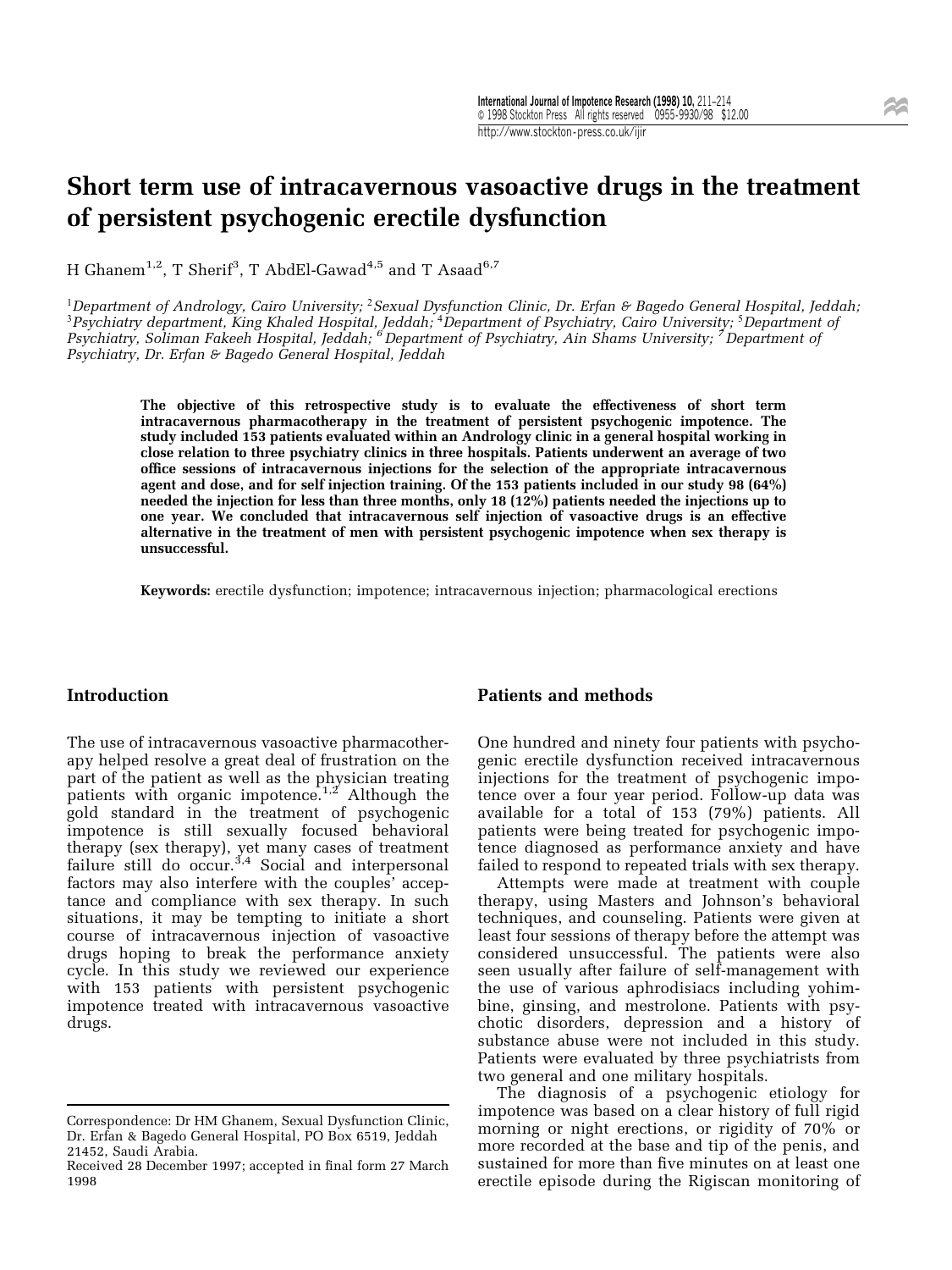Short term use of intracavernous vasoactive drugs <sup>H</sup> Ghanem et al

|               | <b>Table</b> 1 I attends ago and daradion of importance |                                |
|---------------|---------------------------------------------------------|--------------------------------|
|               |                                                         | Duration of                    |
| Patient group |                                                         | Number Mean age impotence (yed |

Table 1 Patients' age and duration of impotence

| Patient group<br>Number Mean age impotence (years) |              |
|----------------------------------------------------|--------------|
| $34(19-58)$<br>Study group<br>153                  | $3(-1-17)$   |
| $33(26-55)$<br>Drop out group<br>41                | $4 (-1-13)$  |
| $35(23-47)$<br>Fear of marriage<br>32              | $7(2-17)$    |
| $27(19-41)$<br>Honeymoon impotence<br>72           | $0.3(0.1-2)$ |
| $44(27-58)$<br>Married patients<br>49              | $5(1-15)$    |

nocturnal penile rigidity. The mean age was 34 y (range 19–58). The mean duration of impotence was three years (range  $1-17$ ), (Table 1).

Serum testosterone and prolactin levels were evaluated only in patients older than fifty years, or in younger patients with suspected abnormalities based on their medical history or physical examination. Penile biothesiometry was performed for all patients during their initial physical examination. Penile color flow duplex ultrasonography and dynamic infusion cavernosometery/cavernosography were not performed as part of the initial evolution.

Patients underwent an average of two office sessions of intracavernous injection. In the first session, a test dose of  $10 \mu$ g PGE1 was injected into the lateral corpus through a 30 G needle fixed on a tuberculin syringe. The injection technique was demonstrated and explained to the patient with special emphasis on the sterile technique and the firm compression of 5 min after the injection. If the erection achieved was judged to be inadequate, a booster injection of 0.5 ml of a trimix solution of PGE1  $10 \mu$ g, Papaverine 6 mg, and Phentolamine 1 mg was used. In the second session, patients performed the injection themselves in the office and the dose was adjusted. Heyden  $et al<sup>5</sup>$  described a similar protocol for the selection of the appropriate agent and dose for intracavernous injections. Patients were then sent home with eight preloaded syringes in separate sealed packets of the appropriate concentration, and with written instructions of the injection protocol. The number of injections was limited to twice per week for the first month then once weekly thereafter, if needed

### Results

year (Table 2). Of the 32 patients who were trained and provided with self injections before marriage because of fear of failure, only 9 (28%) patients reported that they needed to use it all. Eight patients (25%) used the injections for less than three months while only one patient (3%) needed to continue using the injections for more than one year after marriage (Table 3).

Of the 72 patients presenting with honeymoon impotence—an episode of impotence that started on the honeymoon—67  $(93\%)$  reported successful defloration and subsequent intercourse, while 5 (7%) were still unable to perform due to severe vaginismus. Forty-six (64%) patients were able to discontinue the treatment in less than three months of self injections while 15 (21%) were able to discontinue the medication from three months to less than one year. Six (8%) patients still needed long term self injection for more than one year.

Out of the 49 married patients with performance anxiety, 21 (43%) discontinued the treatment in less than three months, 17 (35%) from three months to less than one year, while 11 (22%) patients continued the injections for more than one year.

No systemic complications occurred in our series. Local complications included prolonged erections in four patients (2.6%) for more than four hours, they all occurred during the dose adjusting phase of the program. All prolonged erections occurred when using the trimix solution and they all resolved with aspiration/saline irrigation, and direct intracavernous injection of one ampoule of ephedrine  $(50 \,\mathrm{mg})$ . No penile fibrous nodules, hematomas or infections occurred during our short term study period.

Pain occurred in 31 (20%) patients but the problem resolved by decreasing the volume of the PGE1 or trimix used. In one patient a Papaverine/ Phentolamine mixture was used with no PGE1 to overcome the pain.

Table 3 Fear of marriage

Of the 153 patients included in our study only 18 (12%) patients needed the injections more than one

| Patients trained for self injections                              | 32       |
|-------------------------------------------------------------------|----------|
| Patients actually using the injection                             | 9(27%)   |
| Patients using the injections for less than three months $8(25%)$ |          |
| Patients using the injections for more than one year              | $1(3\%)$ |

Table 2 Use of intracavernous self injection

| Presentation        | $<$ 3 months | 3 months to 1 year | $>1$ vear | Total        |
|---------------------|--------------|--------------------|-----------|--------------|
| Fear of marriage    | 31           |                    |           | 32           |
| Honeymoon impotence | 46           | 15                 |           | $72^{\rm a}$ |
| Married             | 21           |                    | 11        | 49           |
| Total               | $98(64\%)$   | $32(21\%)$         | 18 (12%)  | 153          |

<sup>a</sup> Five patients failed at vaginal penetration due to vaginismus.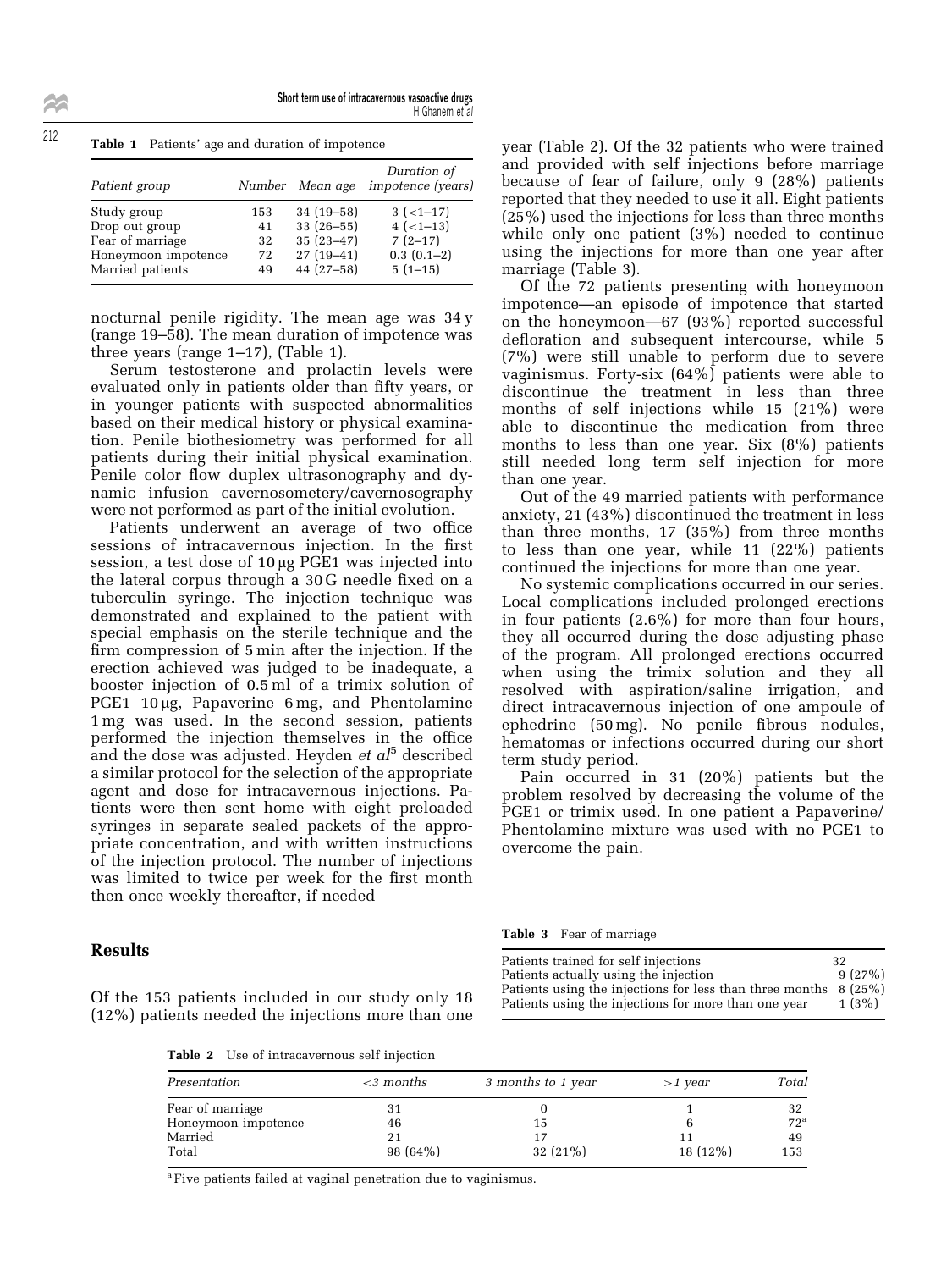### **Discussion**

Physicians attending patients with erectile dysfunction in certain conservative societies frequently face unique situations related to the culture and family attitudes. Newly married couples in conservative societies probably have limited premarital sexual experiences. Although this makes the wedding night a very special event, yet men with fear of failure are under a significant amount of stress, not only do they fear embarrassment with their wives but also possible humiliation with the bride's family.

The varying degree of success of sex therapy with a response rate of 40–66% has been frustrating to therapists and patients alike. In addition, sex therapy involves an increasing demand on limited resources. This demand is also on the time of both therapists and patients over six visits, with sessions lasting at least an hour. Therapy which lasts for long periods increases the performance related anxiety.<sup>6</sup>

Sex therapy requires a level of understanding and cognitive ability to conceptualise the problem and challenge its basis. The cultural acceptance of joint couple therapy, which is the mainstay of sex therapy, is greatly compromised in our population and probably for many in the developing world. These factors seem to have encouraged non-compliance with sex therapy in the majority of the sample studied.

Vickers et  $al^7$  evaluated 18 cases of psychogenic erectile dysfunction and suggested the pharmacological erection program or the vacuum constriction devices as an immediate answer followed by sensate focus/psychodynamic specific therapy if needed. Penile prosthesis was considered for treatment failures.

In our study 32 men were postponing their marriage indefinitely hoping for the magic drug that would ensure their potency and protect them from embarrassment. Intracavernous vasoactive drugs resolved this problem and only nine patients ended using the injections. Only one (3%) patient was unable to discontinue the self injections in this group. In the honeymoon impotence group, self injections were successful in 67 (93%) of the 72 patients, the five failures were due to vaginismus. Only 6 (8%) patients needed long term use. We believe that intracavernous vasocactive pharmacotherapy has been very successful in these two groups (fear of marriage and honeymoon impotence) considering the fate of these patients after failing with sex therapy.

In the married group, 11 (22%) of 49 patients needed long term use of the drugs, these results appear to justify the use ofintracavernous vasoactive drugs in the treatment of performance anxiety not responding to sex therapy. They also compare well with reported success of behavioral techniques varying from 30% (Schmidt)<sup>3</sup> to 80% (Masters *et al*).<sup>4</sup>

Short term use of intracavernous vasoactive drugs <sup>H</sup> Ghanem et al

The use of short term intracavernous vasoactive drugs was also quite safe. The four cases of prolonged erections were easily resolved with aspiration/irrigation and ephedrine injection. No penile fibrous plaques occurred. This might be related to the limited number and frequency of self injections, the minimal trauma of the 30 gauge needle, and stressing the importance of the five minute compression after the injection.

Although pain occurred in 31 (22%) patients, yet this was overcome by decreasing the dose of PGE1 or using a drug combination to achieve an erection adequate for sexual intercourse with minimal pain.

The problems encountered with sex therapy in addition to the above mentioned advantages, encourage one to consider a biological form of therapy when behavioral management becomes difficult. When planning treatment one needs to consider the cultural, educational and non-compliance issues associated with and blocking further management.

Although good success was noted in our trial, further follow-up is needed to determine the recurrence rate of the problem and if a brief course of intracavernous injections is sufficient to overcome the psychogenic barriers.

We declined from performing Penile color flow duplex ultrasonography and dyamic infusion cavernosometry/cavernosography as part of the initial evaluation. These investigations are not yet gold standards, and diagnostic criteria remain poorly  $\det$   $\mathbb{R}^{8-11}$  We judged that false positive results would add to the patient's anxiety and could thus be counterproductive to the outcome of therapy. One must weigh the benefit of performing these tests for a patient with clear history of full rigid morning or night erections, or rigidity of 70% or more recorded at the base and tip of the penis, and sustained for more than five minutes on at least one erectile episode during Rigiscan monitoring of nocturnal penile rigidity versus the risk of adding to the patient's anxiety with a false positive result on penile vascular studies. On the other hand, using pharmacoarteriography which is widely regarded as the gold standard in the diagnosis of arteriogenic impotence, would be excessively invasive during a patient's initial evaluation and would not be in line with a goal directed approach to treatment.<sup>12</sup>

We evaluated serum testosterone and prolactin levels only when we suspected them to be abnormal on the basis of the patient's age, medical history and physical examination. Our goal was to be costeffective. Buvat and Lemaire<sup>13</sup> screened 1022 men with erectile dysfunction and concluded that low prevalences and effects of low testosterone and high prolactin levels in erectile dysfunction cannot justify their routine determination.

Treatment was completed with 153 (79%) patients. This is similar to follow-up rates in other sexuality studies.<sup>6,14,15</sup> Unfortunately, little is